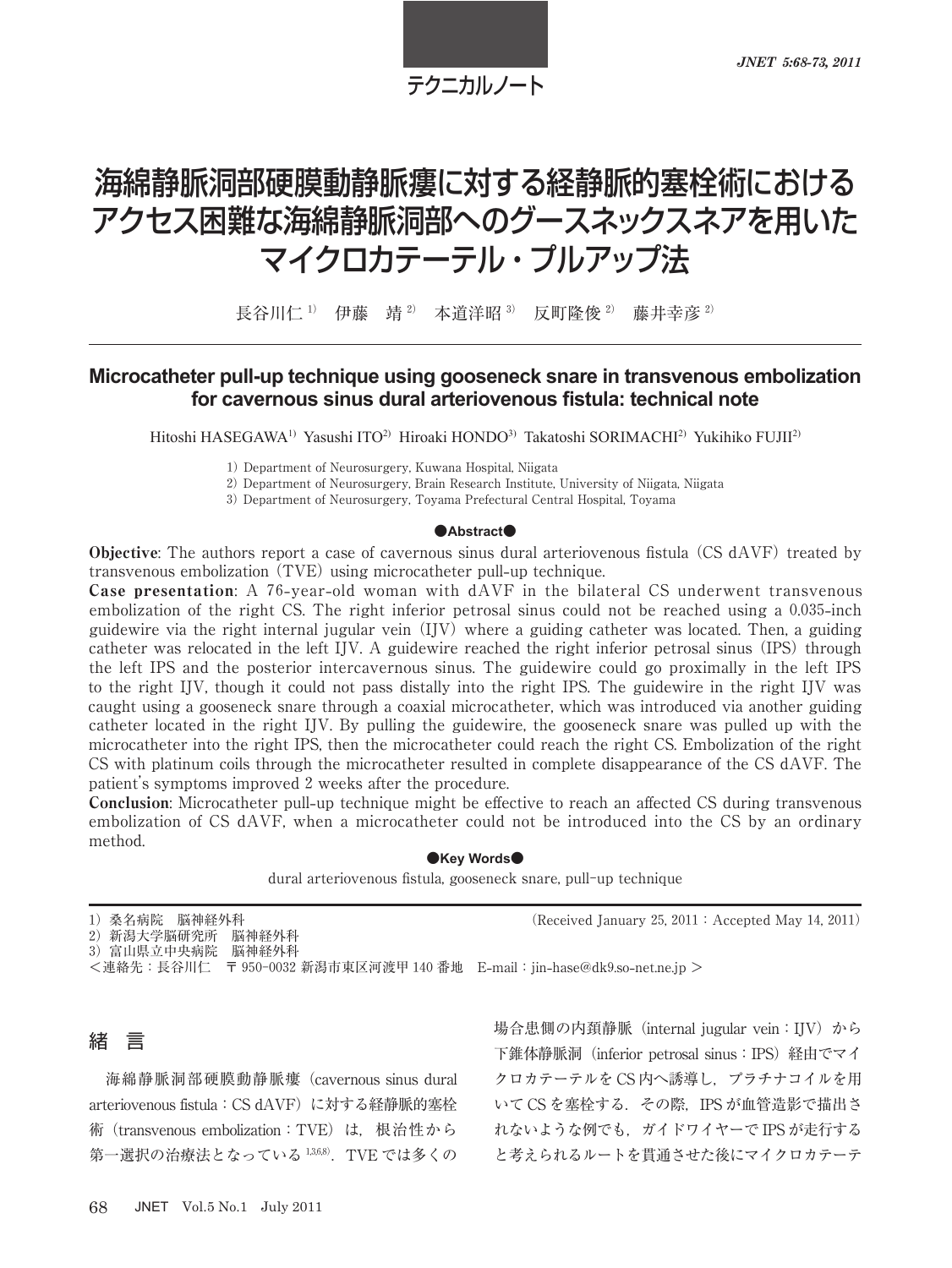ルを誘導して海綿静脈洞に到達できることが多いことが 報告されている<sup>3)</sup>. また IPS を通過しない場合には、直 接切開または経カテーテルで顔面静脈から上眼静脈 (superior ophthalmic vein:SOV)を経由して CS 内にマ イクロカテーテルを誘導する方法1)や、開頭後にシル ビウス静脈を穿刺してマイクロカテーテルを誘導する方 法 $8$ . 海綿静脈洞の直接切開などが報告されている $2$ . しかしこれらの方法は侵襲が大きいため,可能であれば カテーテルによる IPS を経由したアプローチが望まし い.

我々は,治療側の IPS が血管造影で描出されず通常の 方法ではアクセスできない CS dAVF の症例に対し, 0.035 インチラジフォーカスガイドワイヤー (Terumo, Tokyo)で対側 IPS から posterior intercavernous sinus を介して治療側 IPS, さらに内頚静脈に到達し、このガ イドワイヤーをグースネックスネア(MTI**-**ev, Irvine, CA, USA)で捕捉することで治療側 IPS 内にマイクロカ テーテルを誘導し,さらに治療側 CS に到達して TVE を行い根治させることができた1例を経験した. 本方法 はマイクロカテーテル・プルアップ法として報告されて いるが<sup>6)</sup>,本例で用いたテクニックを中心に報告する.

## 症例呈示

症例: 歳,女性.

主訴:右眼球結膜充血,眼球突出.

現病歴: 3ヵ月前から右眼球結膜充血を自覚し、1ヵ月前 に近医眼科を受診.頭蓋内疾患を疑われ当科を紹介され た. MRI/ MRA(magnetic resonance imaging/ magnetic resonance angiogram) で CS 内の多数の flow void および拡張した右 SOV を認め、症状と併せて CS dAVF と診断され、加療目的で入院した.

入院時神経学的所見:右眼球結膜充血,眼球突出およ び眼窩部血管雑音を認めた.他に神経脱落症状はなか った. 脳血管造影 (Fig. 1) では、 両側内頚動脈の meningohypophyseal trunk, 両側外頚動脈の主に中硬膜 動脈,左椎骨動脈のから odontoid branch を介した lateral clival branch を流入動脈とし, 右 SOV と右 uncal vein および左 IPS を流出静脈路とする両側性の CS dAVF を認めた. 右 IPS は血管造影では描出されなかっ た.

#### 1.治療方針

症状を呈する右 CS の流出静脈路の塞栓を優先して行

うこととして,血管造影では描出されない右 IPS 経由で, 経静脈的に右 CS のコイル塞栓を行う方針とした.

## 2.血管内手術

#### )初回 TVE

局所麻酔下に大腿静脈経由で右 IJV に 5Fr Envoy (Cordis, Miami, FL, USA) を留置した. 造影されない右 IPS に対して 0.035 インチガイドワイヤーによる貫通や. 0.016 インチマイクロガイドワイヤー (GT ワイヤー, Terumo, Tokyo)とマイクロカテーテルの組み合わせに よる貫通を試みたが、右 IPS を通過できなかった. さら に患側顔面静脈を介した右 SOV 経由や左 IPS から intercavernous sinus を経由するルートからのアクセス を試みたが,いずれの方法でも右 CS へ到達できなかっ た. 左 IPS には容易に 0.035 インチガイドワイヤーを進 めることができたが,それまでの手技が長時間に及んだ ために,左 IPS から intercavernous sinus や basilar plexus を介したアプローチは局所麻酔下では充分に時間をかけ て試みることができず,一旦治療を中止せざるを得なか った.

 $2)$  2 回目 TVE (Fig. 2)

2回目は、初回 TVE の手技後半に試み、最も到達で きる可能性が高いと思われた経路を最初から選択して手 技を開始した. すなわち, 左 IPS からアプローチし, intercavernous sinus または basilar plexus を経由し右 CS 内へ到達するルートを再度試みる方針とした.局所麻酔 下に右大腿静脈穿刺を行った. 左 IJV へ 5Fr Envoy を 留置し, 0.035 インチガイドワイヤーにて左 IPS からア クセスすると,スムーズに posterior intercavernous sinus を経由し右 IPS 内に進めることができた.しかし, 何度試みても posterior intercavernous sinus から右 CS 方向には同ワイヤーを誘導できなかった.同ワイヤーは 右 IPS 内を尾側に向かい右 IJV には抵抗なく誘導でき た. そこで方針を転換し、左大腿静脈を穿刺して右 IJV に 5Fr Envoy を留置し、同カテーテルから Renegade 18 マ イ ク ロ カ テ ー テ ル(Boston scientific, Natick, MA, USA)と同軸に中を通したグースネックスネア 4 mm を 使い, 右 IJV 内で前述の 0.035 インチガイドワイヤーを 捕捉した.このガイドワイヤーを引き戻すことで Renegade18 とスネアを右 IPS 下端部に引き上げながら 誘導した. その後スネアを 0.016 インチ GT マイクロガ イドワイヤーに交換した.マイクロガイドワイヤーは右 IPS から右 CS に誘導できたが, 外径 2.3Fr の Renegade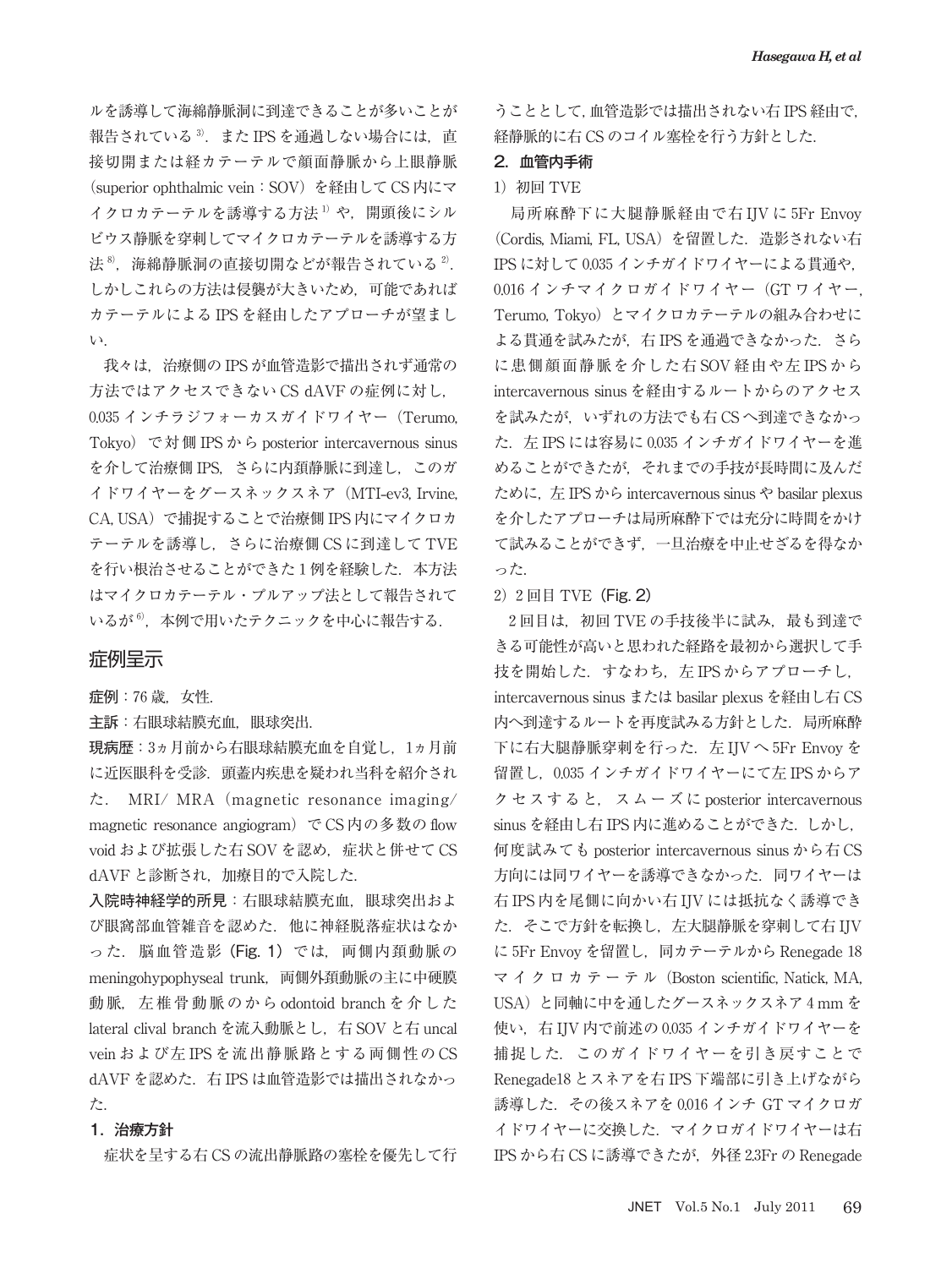

- Fig. 1 Cerebral angiograms demonstrating cavernous sinus dural arteriovenous fistula (CS dAVF).
- A, B: A left external carotid angiogram (anteroposterior view: A; lateral view: B) showing CS dAVF. The right superior ophthalmic vein, right uncal vein and left inferior petrosal vein (IPS) are main venous drainage routs from the dAVF.
- C:A right external carotid angiogram. The accessory meningeal artery and the middle meningeal artery are the main feeders to the dAVF.
- $D: A$  left internal carotid angiogram (anteroposterior view) showing CS dAVF supplied by the meningohypophyseal trunks.

 は右 IPS と IJV の合流部からはマイクロガイドワイ ヤーに追従せず右 IPS内を進まなかった. そこで, Synchro 10 300 cm ロ ン グ ガ イ ド ワ イ ヤ ー (Boston scientific, Natick, MA, USA) を用いて外径2.3Frの Renegade 18 を外径 1.7Fr の Echelon 10 (MTI-ev3, Irvine, CA, USA)に交換したところ, IPS と IJV の合流部の通 過が可能となりマイクロカテーテルを右 IPS 内に誘導で

き,さらにマイクロカテーテルの先端を右 CS 内に留 置できた. CS 内に留置した Echelon 10 を介しプラチ ナコイルで右 CS を塞栓した. GDC (Boston scientific, Natick, MA, USA) と Detach 11 (COOK, Bloomington, Ind., USA) を合計 261 cm 用いて右 CS を閉塞し, 動静 脈瘻のシャントが消失したため手技を終了した(Fig. 3).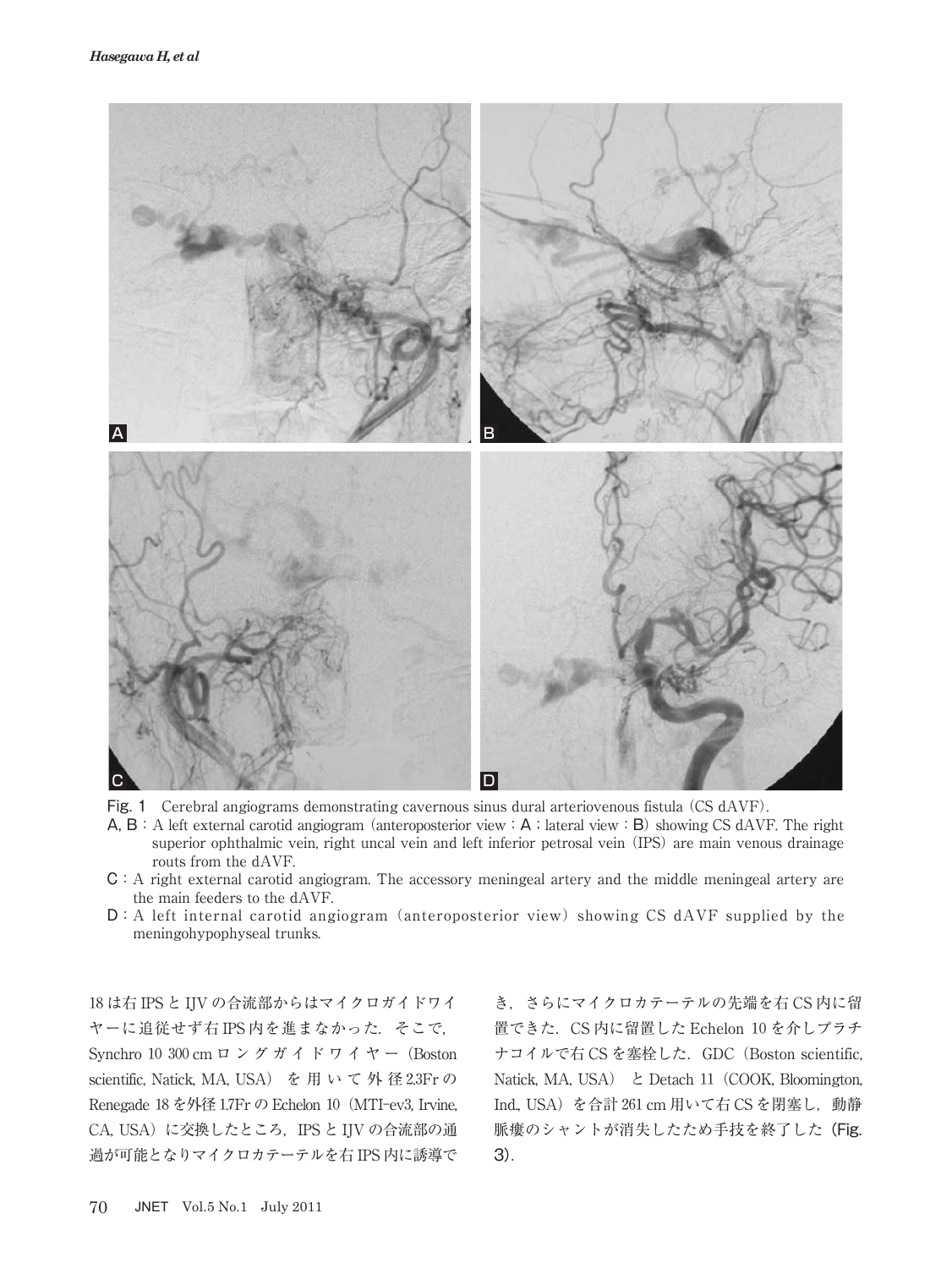

#### Fig. 2

- $A: A$  craniogram showing a guidewire (arrows), which advances from the left inferior petrosal vein (IPS) to the right internal jugular vein IJV through the posterior intercavernous sinus and the right IPS. A tip of a guiding catheter (arrow head) is located in the left IJV.
- B:A craniogram showing a gooseneck snare with a coaxial microcatheter pulled up into the right IPS by pulling the guidewire, which is caught by the gooseneck snare (arrow).

#### )術後経過

右眼窩部血管雑音は術直後から、右眼球結膜充血, 眼 球突出は術後2週間で消失し社会復帰した. その後3年 間の経過観察でも症状の再発はない.

## 考 察

現在, CS dAVF に対し TVE は根治的な治療である ため第一に選択される治療法となっているが 1,3,68). 罹患 静脈洞へのアプローチルートである IPS が血管造影で 描出されず到達困難な症例があることが大きな問題の一 つである.造影されない IPS をガイドワイヤーに回転 トルクをかけながら進めて貫通しマイクロカテーテルを 到達させたり,対側の静脈洞など他のルートからアプ ローチすることで治療可能な場合も多いと報告されてい る 3,47,9,10). それでもマイクロカテーテルが CS に到達で きない場合は、開頭による direct sinus packing<sup>2)</sup> や開頭 後シルビウス静脈直接穿刺<sup>8</sup>などの侵襲的な方法が有 効なこともある.また経静脈的塞栓術ができない場合は, 経動脈的塞栓術でシャント流量を減少させたり放射線照 射を行うこともあるが,根治的な治療とならないことが 多い $5,13$ .

本例では,IPS を血流に逆行する通常のルートでは

CS に ア プ ロ ー チ で き ず, 対 側 IPS か ら posterior intercavernous sinus を介して IPS を血流に順行する方 向にガイドワイヤーを通し,さらにグースネックスネア でこのガイドワイヤーを捕捉することで CS に到達でき た.Hanaoka らは我々と同様の方法で CS に到達し治療 できた CS dAVF の 例を microcatheter pull**-**up technique として報告している<sup>6</sup>. ただし注意すべき点として、本 例では 0.035 インチのガイドワイヤーで対側 IPS からア クセスルートを探り, 患側 IPS に到達できたために, ル ートを確保している同ワイヤーを抜かずにそのまま用い て手技を遂行したが,頭蓋内静脈洞で使用するガイドワ イヤーとしてはプロファイルが大きいと言わざるを得な い.マイクロカテーテルとマイクロガイドワイヤーに交 換してアクセスを試みた方がより安全であり,またプロ ファイルが小さくなるために posterior intercavernous sinus から容易に CS 内へアプローチできた可能性も否 定できないと思われた.

IPS を含む頭蓋内静脈洞には隔壁があり,この隔壁を 通って静脈血が CS から IPS を介して IJV に流出する  $11$ . 本例のように CS から IPS へ到達する場合は,この静脈 の流れに順行性にガイドワイヤーが通過するため、IJV から CS へと逆行性に通過する場合よりも隔壁に妨げら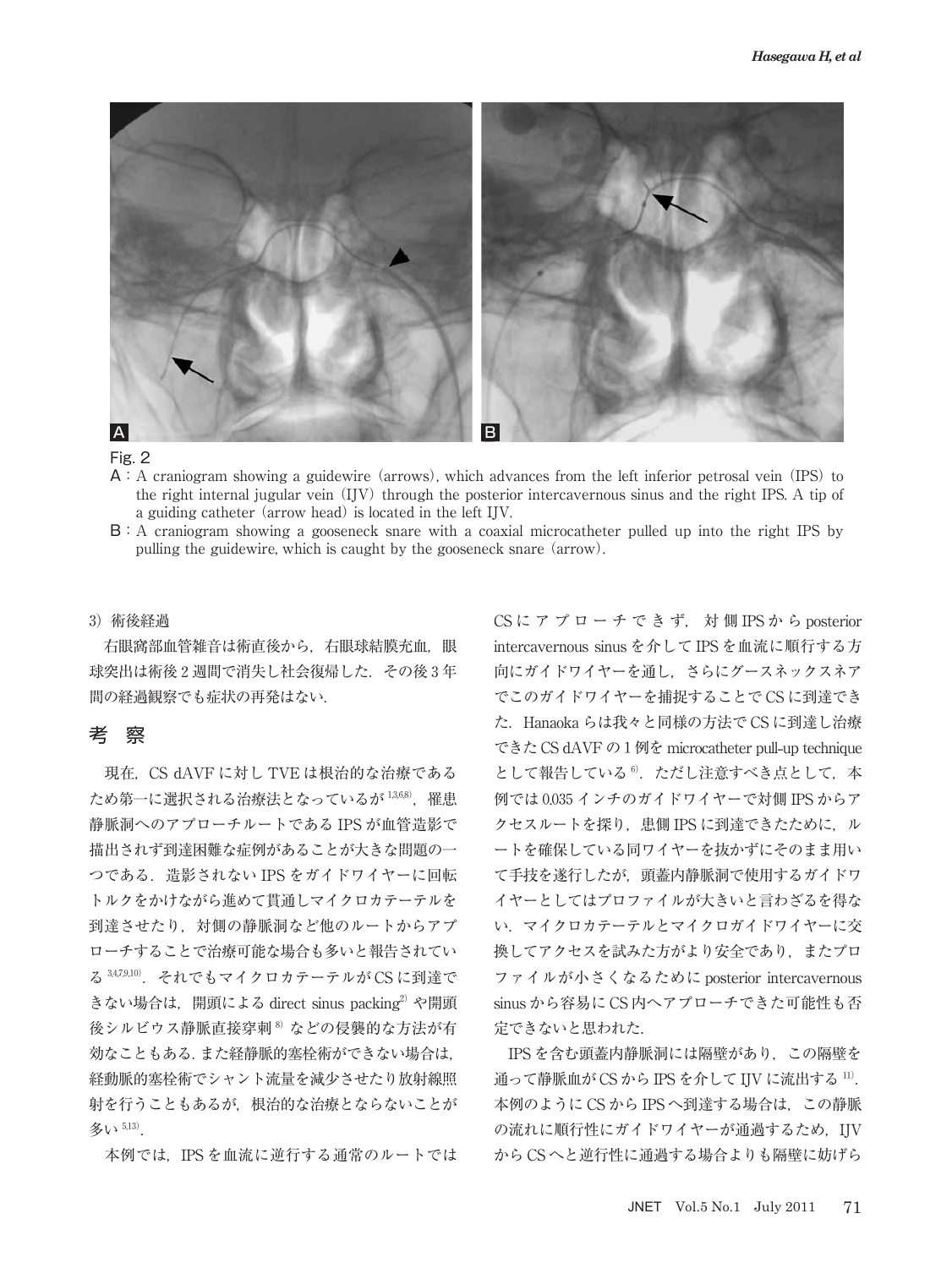

- Fig. 3 Bilateral common carotid angiograms immediately after embolization of the right cavernous sinus showing disappearance of cavernous sinus dural arteriovenous fistula.
- A,  $B: A$  left common carotid angiogram (anteroposterior view:  $A: A$  lateral view: B).
- $C, D: A$  right common carotid angiogram (anteroposterior view: C; lateral view: D)

れる可能性が少なく,通過しやすかったものと思われた. また Rhoton らによれば、IPS と IJV の合流部は直径 2-3 mm の main channel と 1mm 以下の複数の小さな channel により confluence を構成している<sup>12)</sup>. IJV から IPS へのカテーテリゼーションに際し、main channel で なく小さな channel にガイドワイヤー先端が入った場合 には,IJV から IPS へ向けてガイドワイヤーやカテーテ ルを進めることが困難になるとも考えられる.プルアッ プ法では血流に順行してガイドワイヤーが進むため, main channel に入りやすい可能性もある. 大腿静脈穿刺 による血管内治療だけで行える本方法は,直接穿刺など の侵襲的な方法や経動脈的塞栓術のような姑息的な方法 を行う前に考慮するべき方法と思われた.

## 結 語

グースネックスネアを用いたマイクロカテーテル・プ ルアップ法は,通常の方法で IPS を経由し CS へアクセ スできない症例に有効な場合がある.開頭による直接穿 刺などの侵襲的な方法や経動脈的塞栓術のような姑息的 な方法を行う前に,考慮するべき方法と思われた.